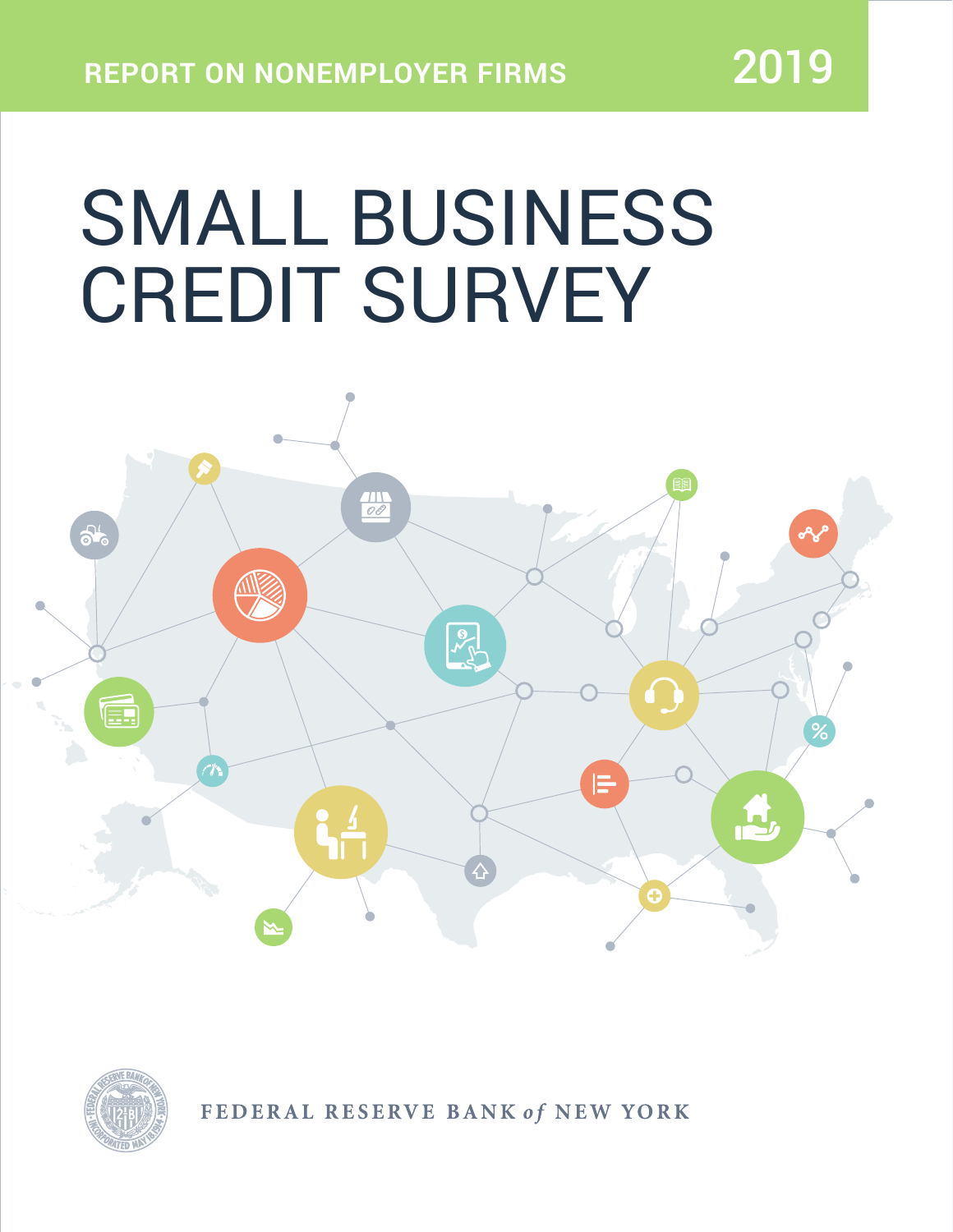# **TABLE OF CONTENTS**

**i [ACKNOWLEDGMENTS](#page-2-0)**

### **iii [EXECUTIVE SUMMARY](#page-4-0)**

- **[1 GROWTH AND NUMBER OF NONEMPLOYER ESTABLISHMENTS](#page-6-0)**
- **2 [DIVERSITY OF NONEMPLOYER ESTABLISHMENTS](#page-7-0)**
- **3 [CHARACTERISTICS OF NONEMPLOYER FIRMS](#page-8-0)**
- **5 [FINANCIAL WELL-BEING OF NONEMPLOYERS](#page-10-0)**
- **10 [FINANCING AND DEBT](#page-15-0)**
- **12 [FUTURE GROWTH](#page-17-0)**
- **16 [METHODOLOGY](#page-21-0)**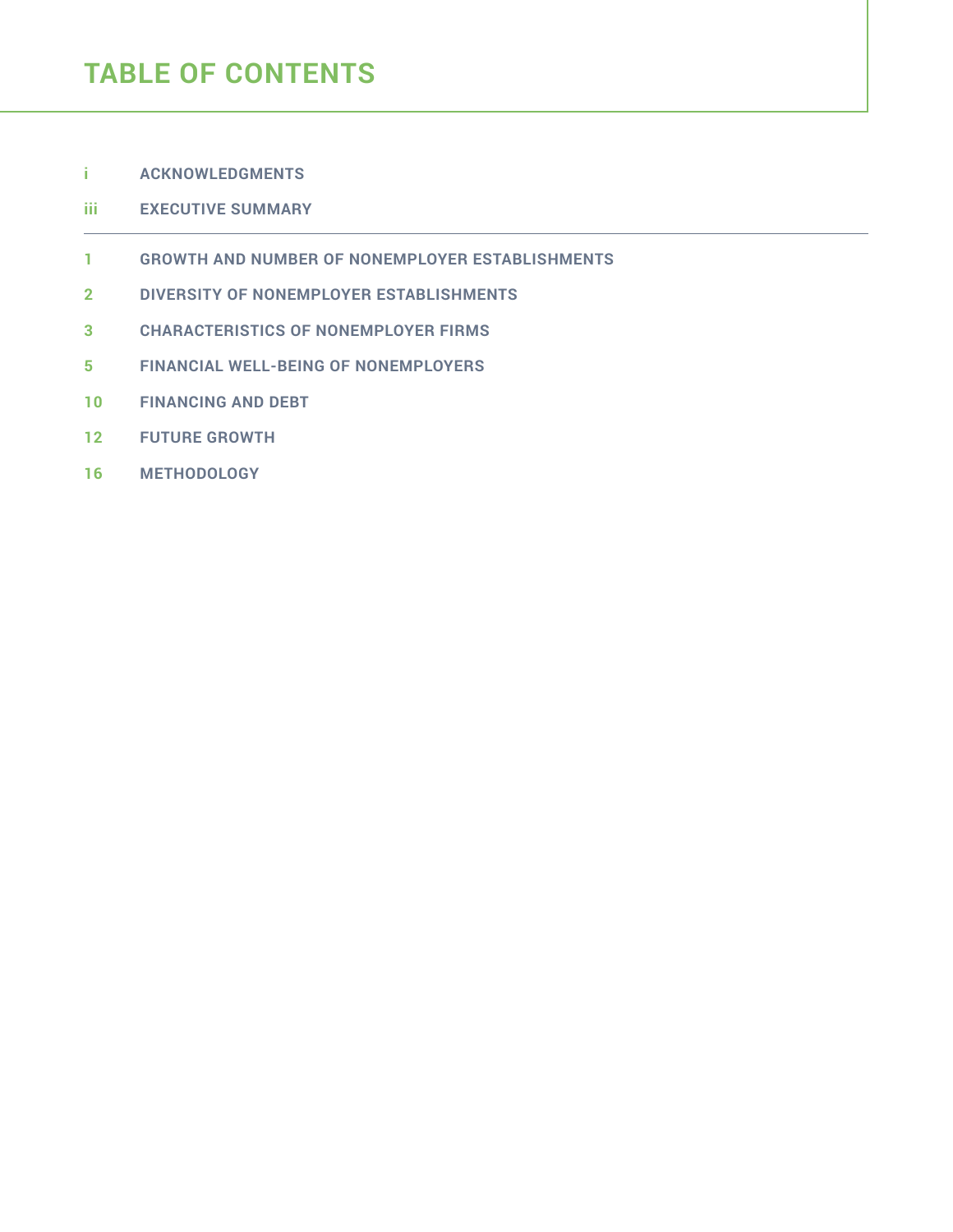# <span id="page-2-0"></span>**ACKNOWLEDGMENTS**

The Small Business Credit Survey is made possible through collaboration with business and civic organizations in communities across the United States. The Federal Reserve Banks thank the national, regional, and community partners who share valuable insights about small business financing needs and collaborate with us to promote and distribute the survey.' We also thank the National Opinion Research Center (NORC) at the University of Chicago for assistance with weighting the survey data to be statistically representative of the nation's small business population.<sup>2</sup>

Special thanks to colleagues within the Federal Reserve System, especially the Community Affairs Officers<sup>3</sup> and representatives from the U.S. Small Business Administration, U.S. Department of the Treasury, Consumer Financial Protection Bureau, Opportunity Finance Network, Accion, and the Aspen Institute for their support for this project.

We particularly thank the following individuals:

**Gina Harman**, Chief Executive Officer, Accion U.S. Network

**Brian Headd**, Research Economist, U.S. Small Business Administration

**Joyce Klein**, Director, FIELD, The Aspen Institute

**Joy Lutes**, Vice President of External Affairs, National Association of Women Business Owners

**Robin Prager**, Senior Adviser, Federal Reserve Board of Governors

**Alicia Robb**, Chief Executive Officer, Next Wave Impact

**Lauren Rosenbaum**, Communications Manager, Accion U.S. Network

**Mark Schweitzer**, Senior Vice President, Federal Reserve

Bank of Cleveland

**Lance Loethen**, Vice President, Research, Opportunity Finance Network

**Tom Sullivan**, Vice President, Small Business Policy, US Chamber of Commerce

**Storm Taliaferrow**, Senior Program Manage, National Association for Latino Community Asset Builders (NALCAB)

**Holly Wade**, Director of Research and Policy Analysis, National Federation of Independent Business

1 *For a full list of community partners, please visit [www.fedsmallbusiness.org.](www.fedsmallbusiness.org)*

2 *For complete information about the survey methodology, please see Methodology.*

3 *Joseph Firschein, Board of Governors of the Federal Reserve System; Karen Leone de Nie, Federal Reserve Bank of Atlanta; Prabal Chakrabarti, Federal Reserve*  Bank of Boston; Alicia Williams, Federal Reserve Bank of Chicago; Emily Garr Pacetti, Federal Reserve Bank of Cleveland; Roy Lopez, Federal Reserve Bank of *Dallas; Jackson Winsett, Federal Reserve Bank of Kansas City; Tony Davis, Federal Reserve Bank of New York; Michael Grover, Federal Reserve Bank of Minneapolis; Theresa Singleton, Federal Reserve Bank of Philadelphia; Christy Cleare, Federal Reserve Bank of Richmond; Daniel Davis, Federal Reserve Bank of St. Louis; and David Erickson, Federal Reserve Bank of San Francisco.*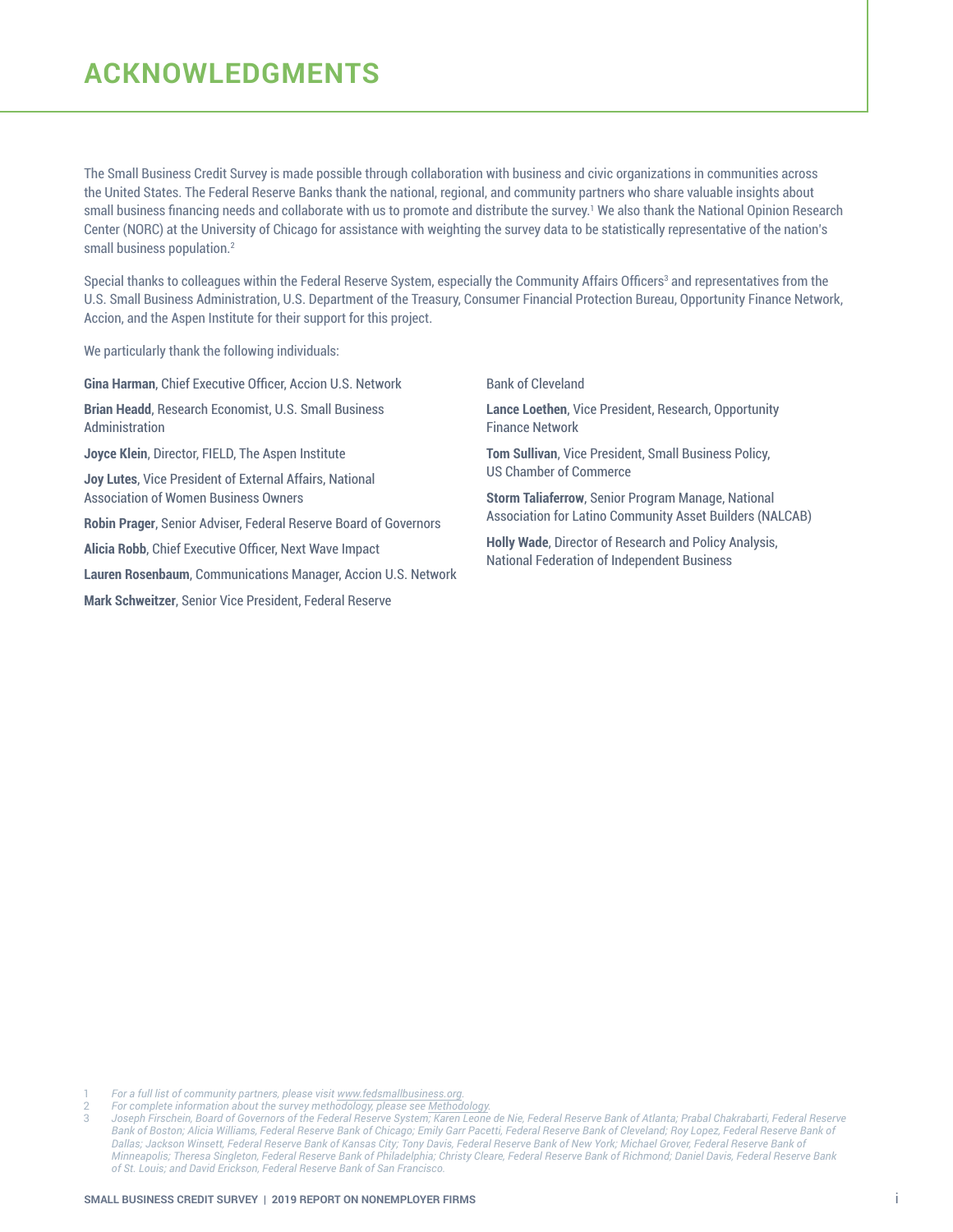This report is the result of the collaborative effort, input, and analysis of the following teams:

### REPORT TEAM4

J**essica Battisto**, Federal Reserve Bank of New York **Rebecca Landau**, Federal Reserve Bank of New York **Scott Lieberman**, Federal Reserve Bank of New York **Claire Kramer Mills**, Federal Reserve Bank of New York

#### PARTNER COMMUNICATIONS LEAD

**Mary Hirt**, Federal Reserve Bank of Atlanta

#### PARTNER OUTREACH LEAD

**Brian Clarke**, Federal Reserve Bank of Boston

### OUTREACH TEAM

**Leilani Barnett**, Federal Reserve Bank of San Francisco **Jeanne Milliken Bonds**, Federal Reserve Bank of Richmond **Laura Choi**, Federal Reserve Bank of San Francisco **Brian Clarke**, Federal Reserve Bank of Boston **Joselyn Cousins**, Federal Reserve Bank of San Francisco **Naomi Cytron**, Federal Reserve Bank of San Francisco **Peter Dolkart**, Federal Reserve Bank of Richmond

**Emily Engel**, Federal Reserve Bank of Chicago **Ian Galloway**, Federal Reserve Bank of San Francisco **Dell Gines**, Federal Reserve Bank of Kansas City **Desiree Hatcher**, Federal Reserve Bank of Chicago **Melody Head**, Federal Reserve Bank of San Francisco **Treye Johnson**, Federal Reserve Bank of Cleveland **Jason Keller**, Federal Reserve Bank of Chicago **Garvester Kelley**, Federal Reserve Bank of Chicago **Steven Kuehl**, Federal Reserve Bank of Chicago **Michou Kokodoko**, Federal Reserve Bank of Minneapolis **Lisa Locke**, Federal Reserve Bank of St. Louis **Craig Nolte**, Federal Reserve Bank of San Francisco **Drew Pack**, Federal Reserve Bank of Cleveland **Emily Ryder Perlmeter**, Federal Reserve Bank of Dallas **Alvaro Sanchez**, Federal Reserve Bank of Philadelphia **Javier Silva**, Federal Reserve Bank of New York **Marva Williams**, Federal Reserve Bank of Chicago

We thank all of the above for their contributions to this successful national effort.

**Claire Kramer Mills, PhD**  Assistant Vice President and Director Federal Reserve Bank of New York

*The views expressed in the following pages are those of the report team and do not necessarily represent the views of the Federal Reserve System.*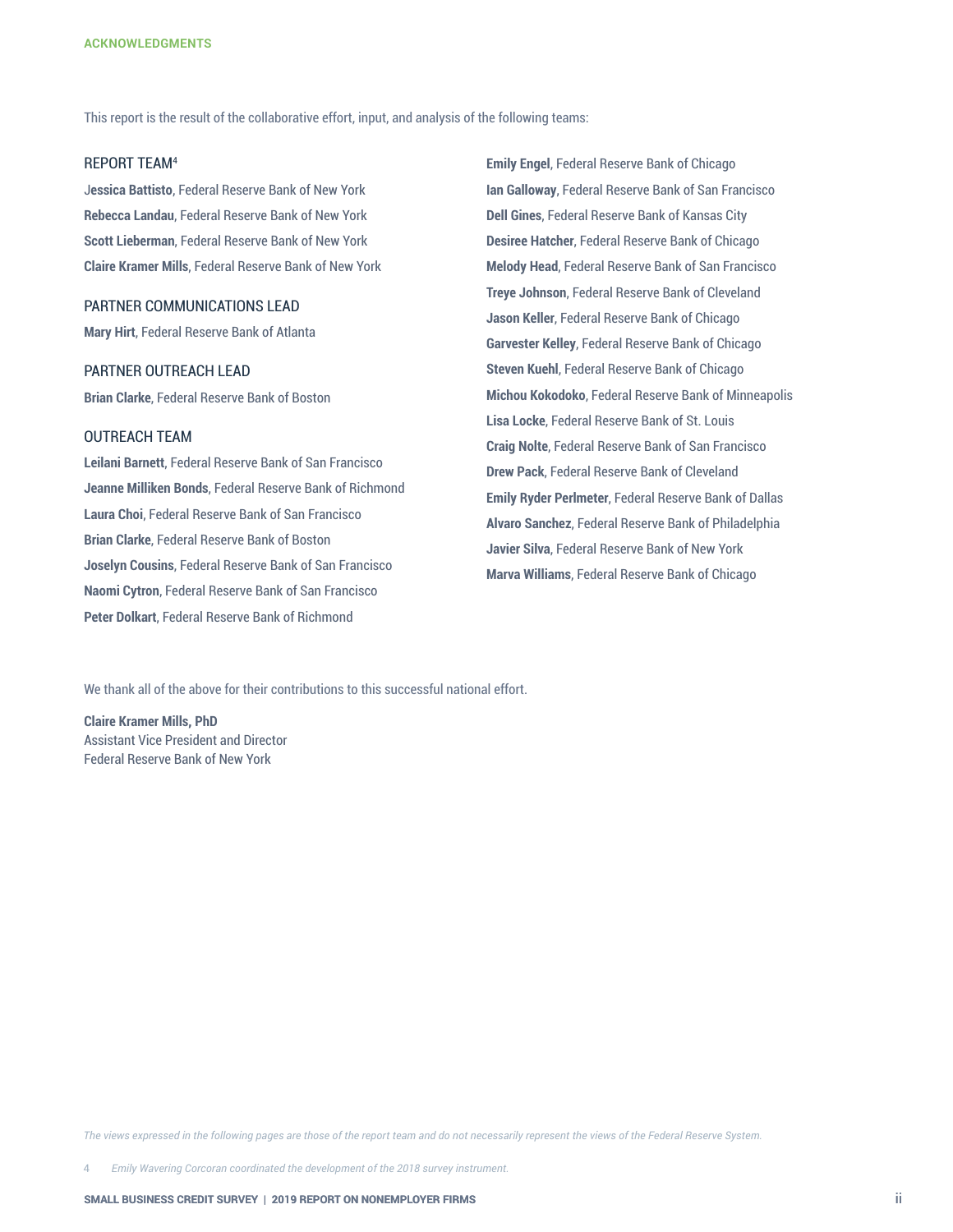<span id="page-4-0"></span>Nonemployer firms—establishments without employees on payroll—are a dynamic and growing part of the U.S. economy. While their total economic output may be small, representing three percent of business receipts,<sup>5</sup> the number of nonemployer firms has grown during the last two decades and represents 81 percent of all small businesses. Nonemployer firms are sources of primary and supplemental income for 17 percent of American workers,<sup>6</sup> which underscores the importance of understanding the financial characteristics of these firms and their owners. The Small Business Credit Survey (SBCS), a national collaboration of the 12 Federal Reserve Banks, provides an in-depth look at the revenue and profitability of these firms and their owners, including financing needs, decisions, and overall success. Fielded in Q3 and Q4 2018, the survey yielded 5,841 responses from nonemployer firms, businesses in the 50 states and the District of Columbia that have no full- or part-time employees.

#### **NUMBER OF NONEMPLOYER FIRMS OVER TIME**



#### CONTRIBUTIONS AND KEY FINDINGS

In this report, we find that, despite being a key income source for their owners, these firms face acute profitability and financing challenges. Our key findings include:

**Finding #1:** Nonemployer firms are an important income source for their owners. Nearly two-thirds of nonemployer firms (63%) serve as the primary source of income for their owner(s).

**Finding #2:** One in 5 nonemployer firms was started because the owner lacked other employment options.

**Finding #3:** Despite their owners' reliance on the firm for income, a majority of nonemployer firms are either unprofitable or are operating at break even.

**Finding #4:** One in 4 nonemployers anticipates hiring employees in the future.

**Finding #5:** Nonemployer firms seeking capital face significant obstacles, with more than half experiencing financing shortfalls.

### DIVERSITY OF NONEMPLOYERS

In this report, we highlight the diversity of nonemployer firms, categorizing them by the financial goals the owners have for their businesses and their likelihood of hiring future employees. The advent of technologybased work platforms has raised great interest in the gig economy, but nonemployers comprise a much broader group than gig workers. Nonemployers are diverse—ranging from contract and gig work to stable sole proprietorships and future employer firms.

We divide nonemployers into five groups, based on whether or not the firm is the owner's primary source of income, their plans to hire employees, their status as a 1099 worker, and the age of the firm.

- 1) **Supplemental Work:** firms for which the business is not the owner's primary source of income and the owner has no plans to hire employees. These are 29 percent of nonemployers.
- 2) **Contract Work:** firms working as independent contractors or 1099 workers, where the business is the owner's primary source of income, and the owner has no plans to hire employees. Of nonemployers, 21 percent are contract work firms.
- 3) **Stable Nonemployer:** firms where the business is the owner's primary source of income and the owner has no plans to hire employees. Owners of these firms do not work as independent contractors or 1099 workers. These are 26 percent of nonemployers.
- 4) **Early-Stage Potential Employer:** new firms, in business two years or less, that plan to add employees in the next 12 months. These firms account for 11 percent of nonemployers.
- 5) **Later-Stage Potential Employer:** firms that have been in business more than two years and plan to add employees in the next 12 months. These are 13 percent of nonemployers.

In our analysis, we highlight key findings for the overall group of nonemployers, and we also highlight differences across the groups.

<sup>5</sup> *<https://www.sba.gov/sites/default/files/advocacy/Nonemployer-Fact-Sheet.pdf>*

<sup>6</sup> Jeff Larrimore et al. "Report on the Economic Well-Being of U.S. Households in 2017." Consumer and Community Development Research Section. *Federal Reserve Board Division of Consumer and Community Affairs, May 2018.*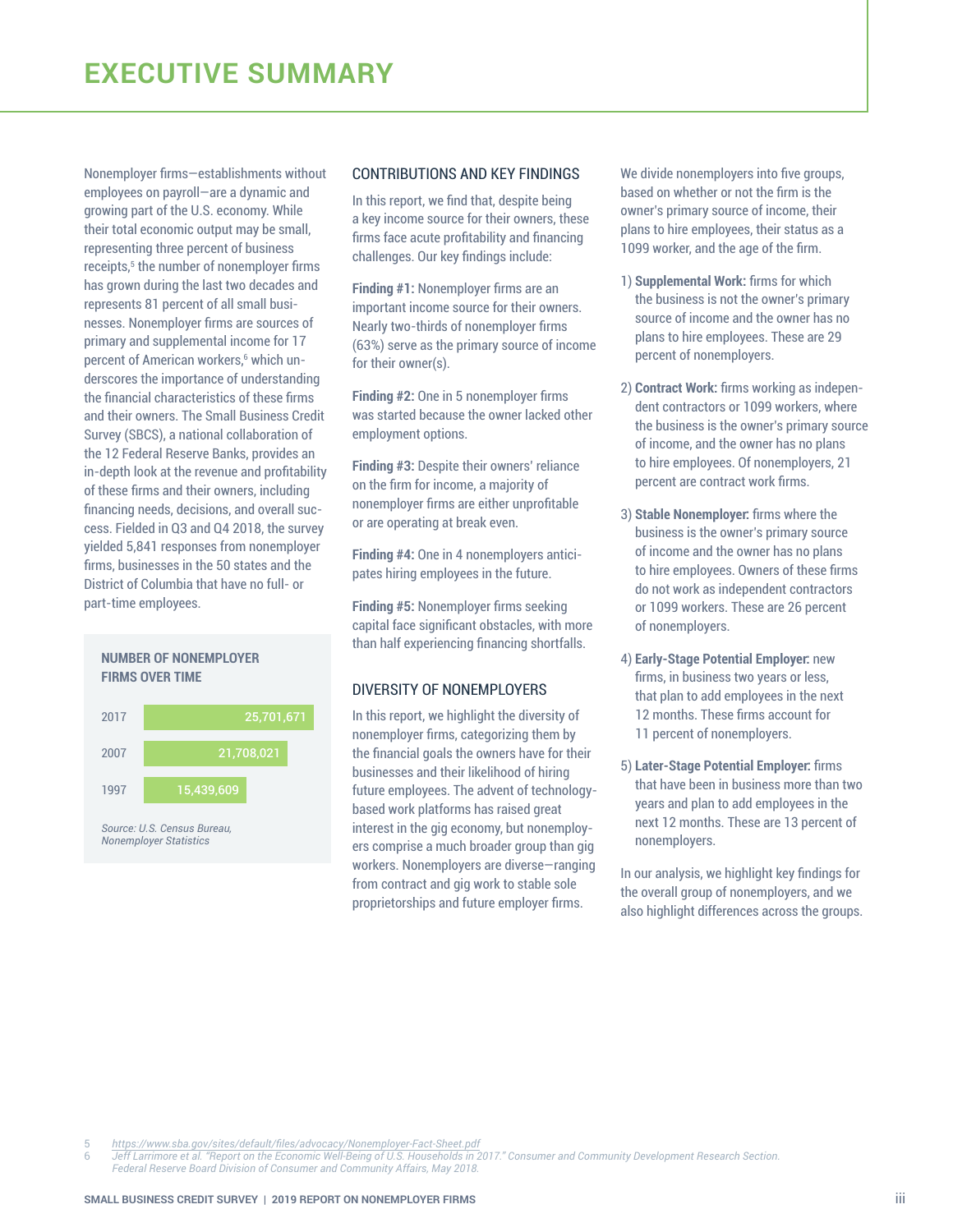### CHARACTERISTICS OF NONEMPLOYER FIRMS

- **Primary source of income:** Most nonemployer firms are the primary source of income, not supplemental or side hustles, for the owner(s). For two-thirds of nonemployers, the business serves as the primary source of income for one or more owners. This is more common when the primary decision maker has less than a Bachelor's degree than when he or she has at least a Bachelor's degree.
- **Employment opportunity:** One-fifth of nonemployer firms started because the owner lacked other employment options.
- **Apps and online sources of work are important channels of revenue:** 15% of nonemployers leverage an app or online marketplace for the majority of their sales. This is more common among firms with younger decision makers (18%) than with older decision makers (13%), and more common with early-stage potential employers (18%) than with stable nonemployers (11%).

### FINANCIAL WELL-BEING OF NONEMPLOYERS

- **Revenues are small:** Nearly three-quarters of nonemployers (72%) earn \$100K or less in annual revenue. Lower revenues are common among early stage potential employers (92%), firms with non-Hispanic Black ownership (87%), and womenowned firms (81%).
- **A majority of firms are not profitable:** Revenue performance among nonemployers was mostly positive, with a net 19% more firms reporting an increase than a decrease in revenues over the prior 12 months. However, only 10% more firms were profitable than operated at a loss at the end of 2017. Nonemployers that were more likely to operate at a loss than at a profit include early stage potential employers (33% more on net) and firms with non-Hispanic Black ownership (29% more on net).
- **These firms face increasing costs, but most do not pass them on to customers:** A majority of nonemployers reported an increase in their input costs over the prior 12 months, but only 34% of nonemployers increased the prices they charged. Firms that were most likely to pass on costs were later stage potential employers (44%).
- **Financial challenges are common:** Nearly two-thirds of nonemployers reported having financial challenges in the prior 12 months. This was more common among early and later stage potential employers (76% and 73%, respectively) and firms with non-Hispanic Black ownership (76%).
- **Most firms report low credit risk:** More than half of nonemployers report that they are low credit risk (58%). However, lower personal and business scores were concentrated among potential employers (56%) and firms with non-Hispanic Black ownership (70%).
- **About half of nonemployers report prior debt outstanding:** Most nonemployer firms with prior debt outstanding report balances of \$25K or less (59%), and a vast majority have balances of \$100K or less (87%). Additionally, firms with prior debt are more likely to report funding shortfalls (29%) than firms without prior debt (9%). Stable nonemployers and later stage potential employers are more likely to have debt outstanding (53% and 59%, respectively).<sup>7</sup>
- **Low collateral, reliance on personal guarantees:** 32% of nonemployers with debt have unsecured debt, more than the share of employer firms.<sup>8</sup> 42% have debt secured by a personal guarantee, and 25% reported using personal assets as their collateral.
- **Less than half of nonemployer firms report their funding needs being met:** Whether a nonemployer firm applied for financing or not, 39% reported their funding needs were met, 18% of firms had a funding shortfall, and another 43% may have unmet funding needs. Only 17% of firms with non-Hispanic Black ownership reported their funding needs were met.

### FUTURE GROWTH

- **Growth ambitions are common:** 71% of nonemployers want to expand their business. Only 2% want the business to become smaller.
- **Growth ambitions do not necessarily translate into increased revenues:**  Expectations for future revenue growth are relatively flat, with only 19% more firms expecting revenue increases than decreases in the coming year.
- **Low credit demand:** Only 26% of nonemployers applied for credit, compared to 43% of employer firms.<sup>8</sup>
- **Credit sought for expansion, but funding gaps are common:** Most applicants sought financing to expand their business (62%), higher than the rate for employer firms (56%). 42% of nonemployer applicants sought financing to pay operating expenses. 62% of nonemployer applicants received at least some financing: 32% received all, 30% received some, and 38% received none.
- **36% of nonemployers are either debt averse or discouraged from applying:** Among nonemployers, 31% reported having sufficient enough financing that they did not need to apply for financing in the prior 12 months, 23% reported debt aversion, and 13% reported being discouraged from applying.

7 *See [Appendix](https://www.fedsmallbusiness.org/medialibrary/fedsmallbusiness/files/2019/sbcs-nonemployer-firms-appendix.xlsx) for more detail.*

8 *Federal Reserve Banks, 2019 Report on Employer Firms.*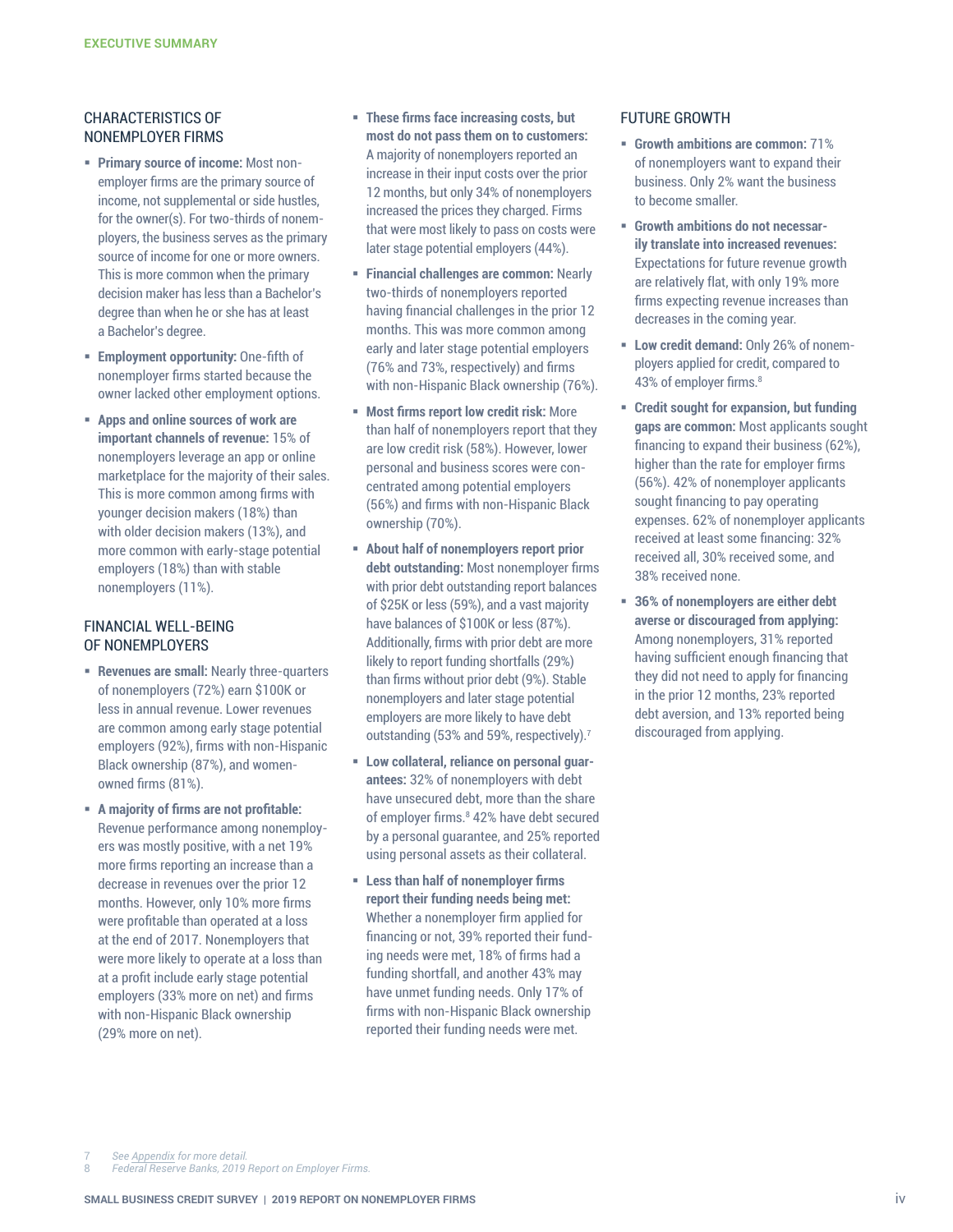# <span id="page-6-0"></span>**GROWTH AND NUMBER OF NONEMPLOYER ESTABLISHMENTS**

### 81% of U.S. small businesses are nonemployer businesses.



**NUMBER OF SMALL BUSINESSES,9** *1997-2016* (in millions)

### **NUMBER OF NONEMPLOYER FIRMS10**



 *Data for small employer firms is sourced from U.S. Census Bureau's Statistics of U.S. Businesses.*

*Data for nonemployer firms is sourced from U.S. Census Bureau's Nonemployer Statistics.*

 *Source: U.S. Census Bureau, Nonemployer Statistics*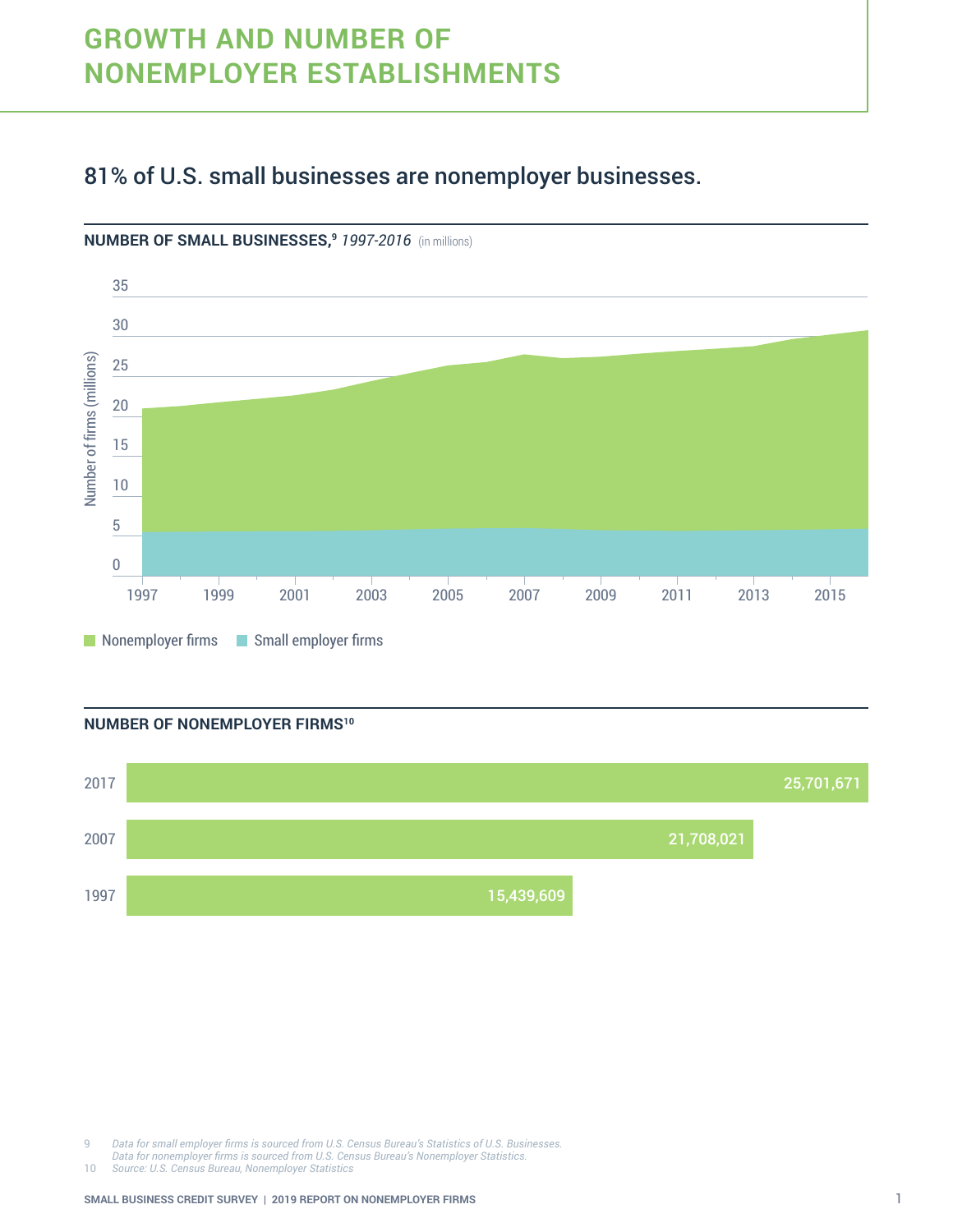<span id="page-7-0"></span>Nonemployer firms have diverse financial goals and growth ambitions. To examine these differences, we segment nonemployers into five categories based on the owner's reliance on the business for income, future hiring plans, and stage of development.

| <b>Nonemployer firms</b>                                                                                                                                                                  |                                                                                                                                                                                                                                            |                                                                                                                                                                                                                                     |                                                                                                                                                    |                                                                                                                                                             |  |  |
|-------------------------------------------------------------------------------------------------------------------------------------------------------------------------------------------|--------------------------------------------------------------------------------------------------------------------------------------------------------------------------------------------------------------------------------------------|-------------------------------------------------------------------------------------------------------------------------------------------------------------------------------------------------------------------------------------|----------------------------------------------------------------------------------------------------------------------------------------------------|-------------------------------------------------------------------------------------------------------------------------------------------------------------|--|--|
| 29%<br><b>Supplemental</b><br>work                                                                                                                                                        | 21%<br><b>Contract</b><br>work                                                                                                                                                                                                             | 26%<br><b>Stable</b><br>nonemployer                                                                                                                                                                                                 | 11%<br>Early-stage<br>potential employer                                                                                                           | <b>13%</b><br>Later-stage<br>potential employer                                                                                                             |  |  |
| <b>Supplemental work</b><br>firms are nonemployer<br>firms where the<br>business is not the<br>owner's primary<br>source of income<br>and the owner has<br>no plans to hire<br>employees. | <b>Contract work firms</b><br>are nonemployer<br>firms working as<br>independent contrac-<br>tors or 1099 work-<br>ers, the business is<br>the owner's primary<br>source of income,<br>and the owner has<br>no plans to hire<br>employees. | Stable nonemployer<br>firms are firms that<br>do not work as inde-<br>pendent contractors<br>or 1099 workers.<br>the business is the<br>owner's primary<br>source of income,<br>and the owner has<br>no plans to hire<br>employees. | Early stage potential<br>employers are new<br>firms, in business<br>2 years or fewer, that<br>plan to add employ-<br>ees in the next 12<br>months. | Later stage potential<br>employers are firms<br>that have been in<br>business more than<br>two years and plan<br>to add employees in<br>the next 12 months. |  |  |

N=3,631

|                              |                | <b>Future hiring?</b>                       |                            |  |  |  |
|------------------------------|----------------|---------------------------------------------|----------------------------|--|--|--|
|                              |                | <b>YES</b>                                  | N <sub>0</sub>             |  |  |  |
| Primary source<br>of income? | <b>YES</b>     | 7% Early stage potential employer           | <b>21% Contract worker</b> |  |  |  |
|                              |                | 10% Late stage potential employer           | 26% Stable nonemployer     |  |  |  |
|                              | N <sub>O</sub> | 4% Early stage potential employer           | 29% Supplemental work      |  |  |  |
|                              |                | $\vert$ $3\%$ Late stage potential employer |                            |  |  |  |

N=3,631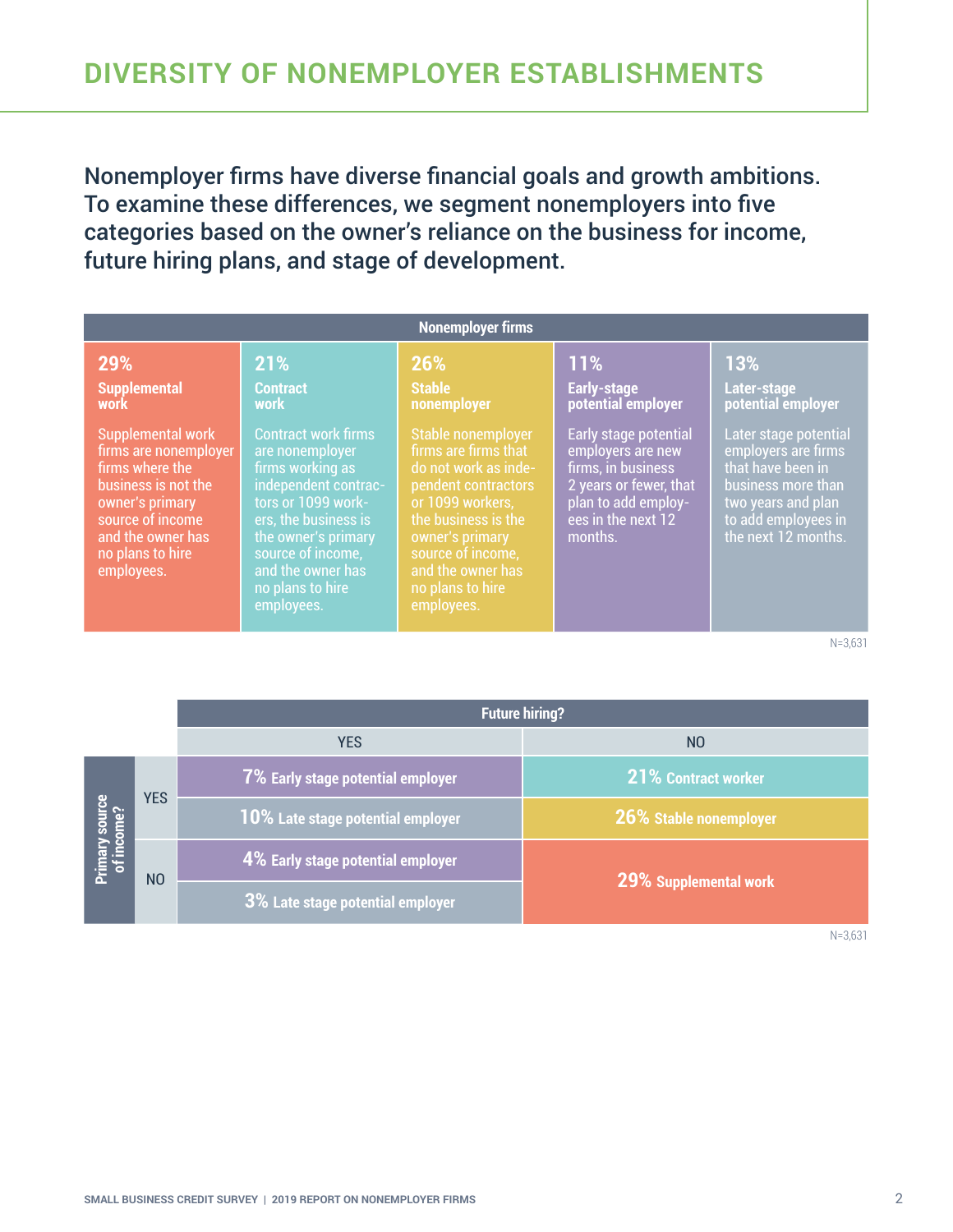# <span id="page-8-0"></span>**CHARACTERISTICS OF NONEMPLOYER FIRMS**

Nearly two-thirds of nonemployer firms are the primary source of income for their owner(s).



One in five nonemployer firms was started because the owner lacked other employment options. This is equally common across gender, race, and ethnicity of owner.

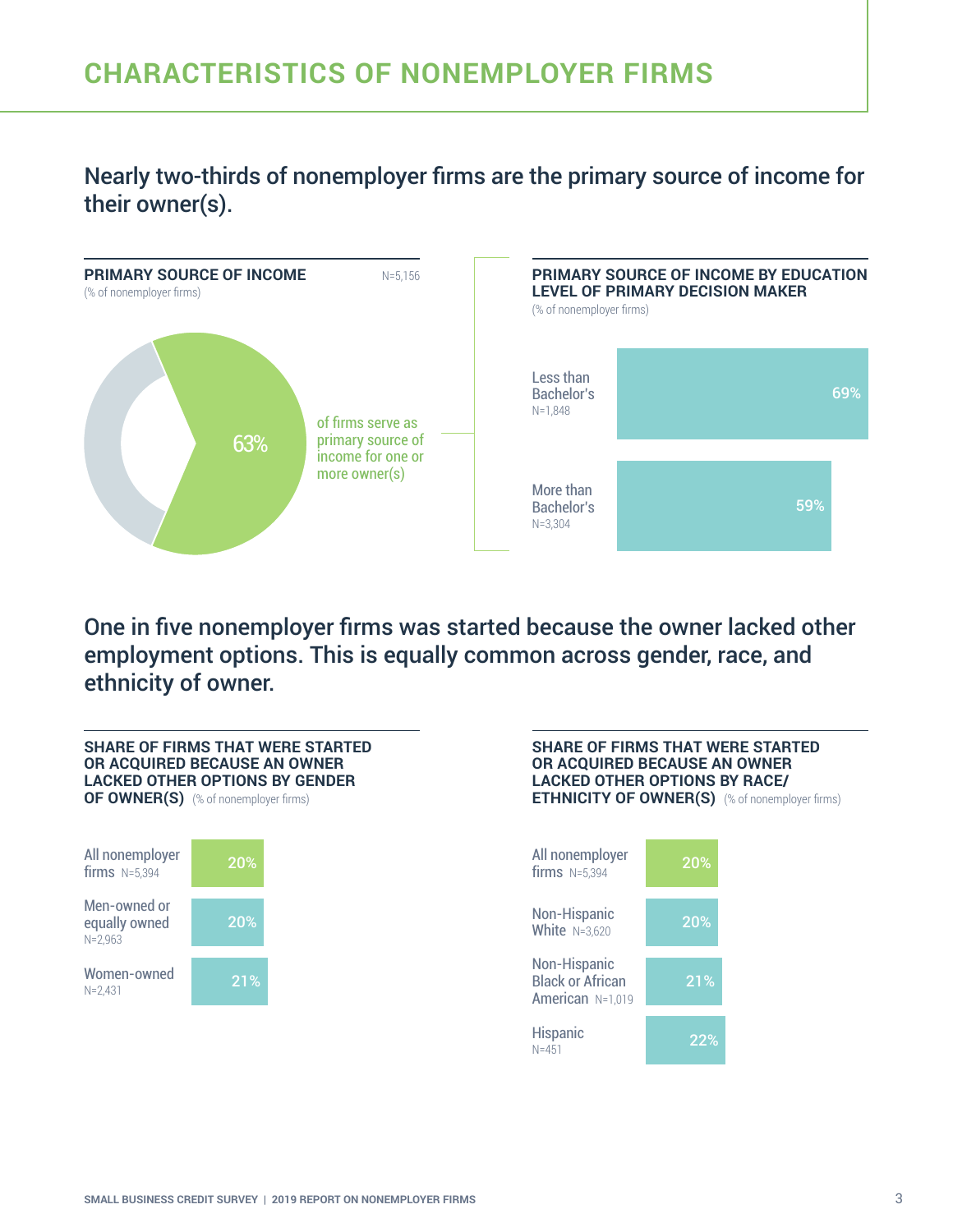15% of nonemployers leverage an app or online marketplace for the majority of their sales. Younger owners are more likely to use apps, as are supplemental work firms and early stage potential employers.



### **USE OF APPS AND ONLINE SOURCES BY AGE OF PRIMARY DECISION MAKER**



### **SHARE OF FIRMS USING AN APP/ONLINE MARKETPLACE FOR MOST OF THEIR SALES BY RACE/ETHNICITY OF OWNER(S)**

(% of nonemployer firms)



#### **SHARE OF FIRMS USING AN APP/ONLINE MARKETPLACE FOR MOST OF THEIR SALES BY NATURE OF WORK**

(% of nonemployer firms)

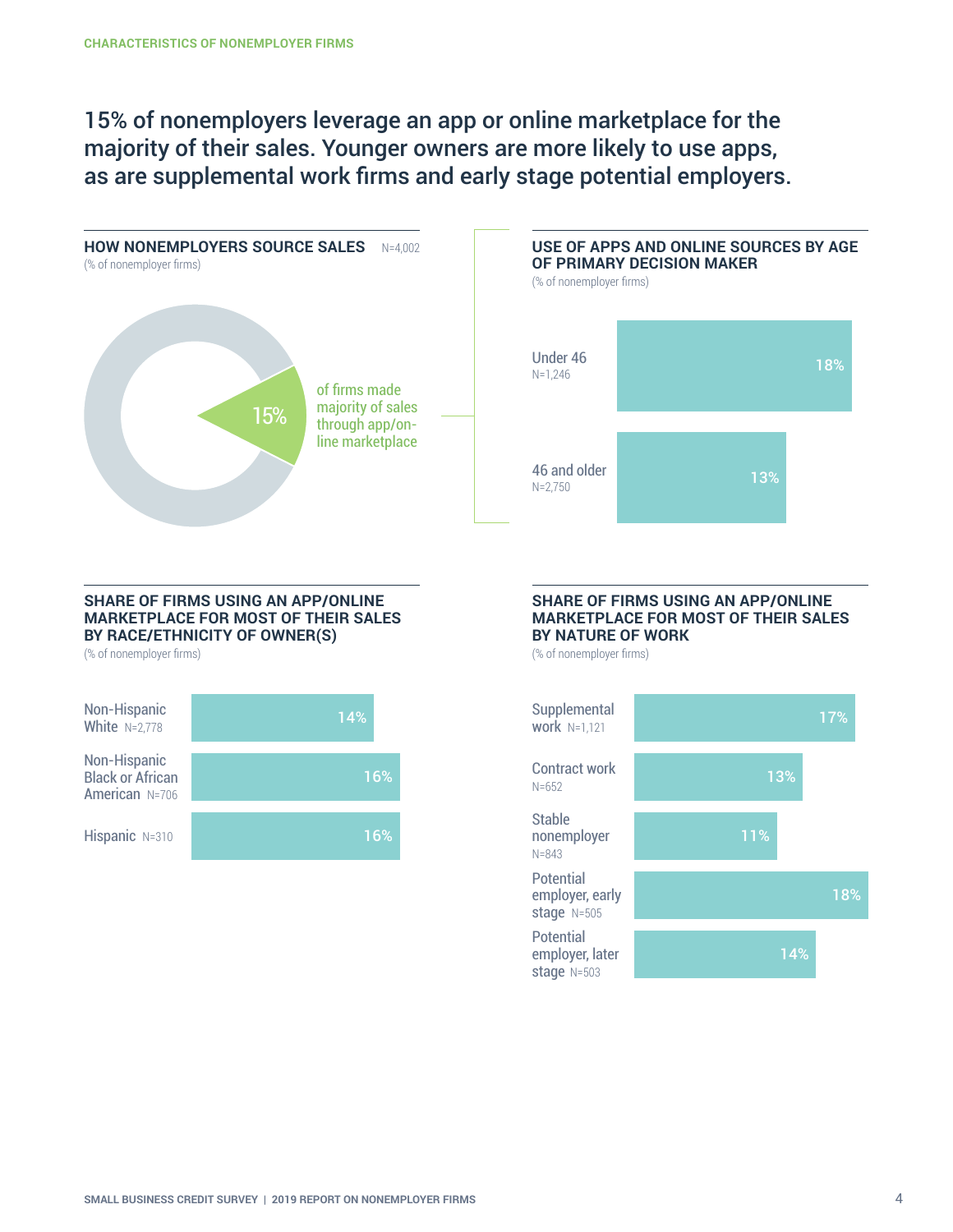<span id="page-10-0"></span>Nearly three-quarters of nonemployer firms earn \$100K or less in annual revenues. Non-Hispanic Black or African American and women-owned firms are much less likely to be among top earners.



### **ANNUAL REVENUES BY NATURE OF WORK**

(% of nonemployer firms)





- $\blacksquare$  All nonemployer firms  $N=5,277$ Supplemental work  $N=1.014$ Contract work N=616 Stable nonemployer N=790  $\blacksquare$  Potential employer, early stage N=427
- **Potential employer, later stage N=496**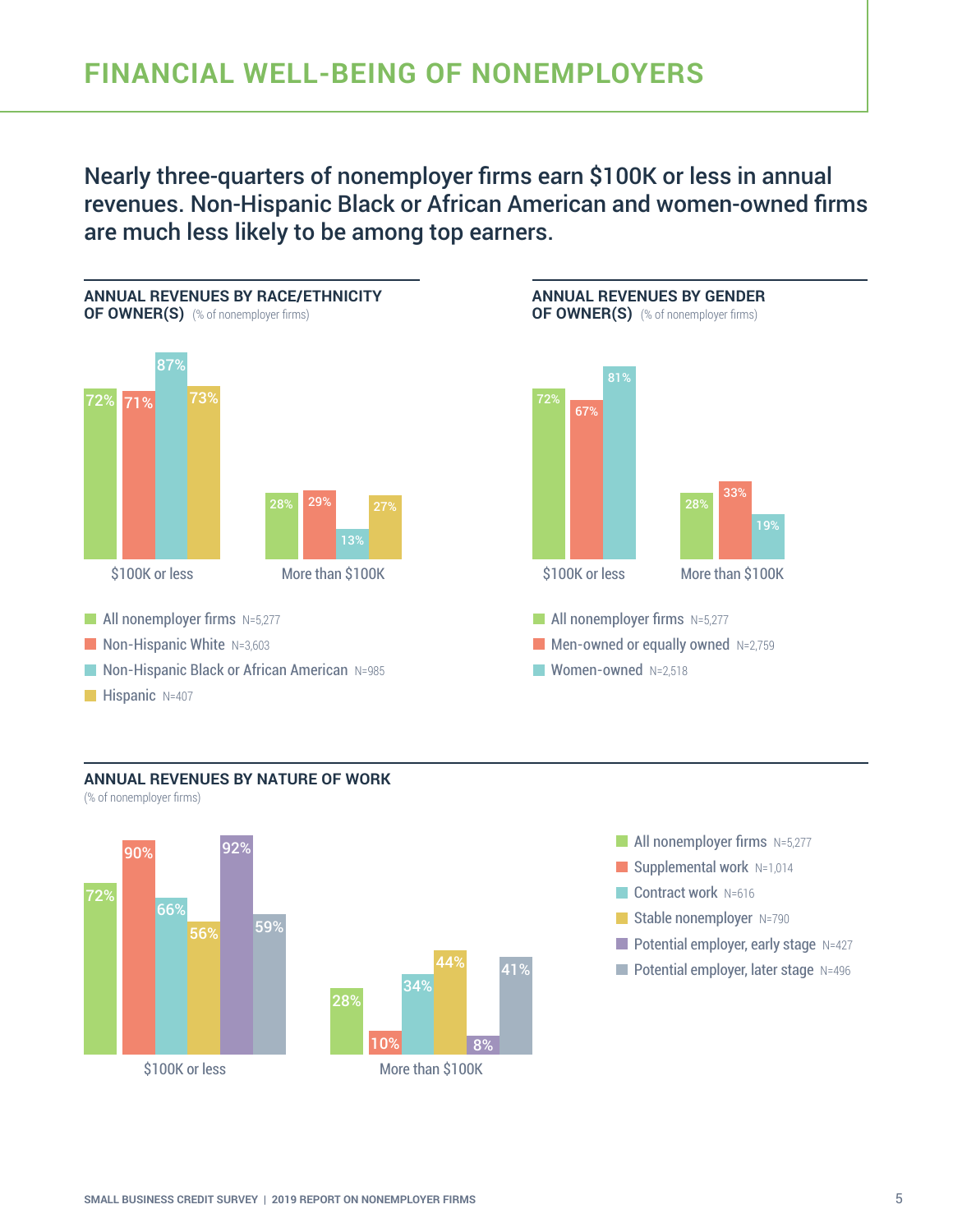On net, 10% more nonemployer firms operated at a profit than at a loss. Non-Hispanic Black or African American firms are much more likely to be operating at a loss than at a profit. Supplemental work and early stage potential employers were also more likely to operate in the red.



PROFITABILITY INDEX BY NATURE OF WORK,<sup>11</sup> *End of 2017* 





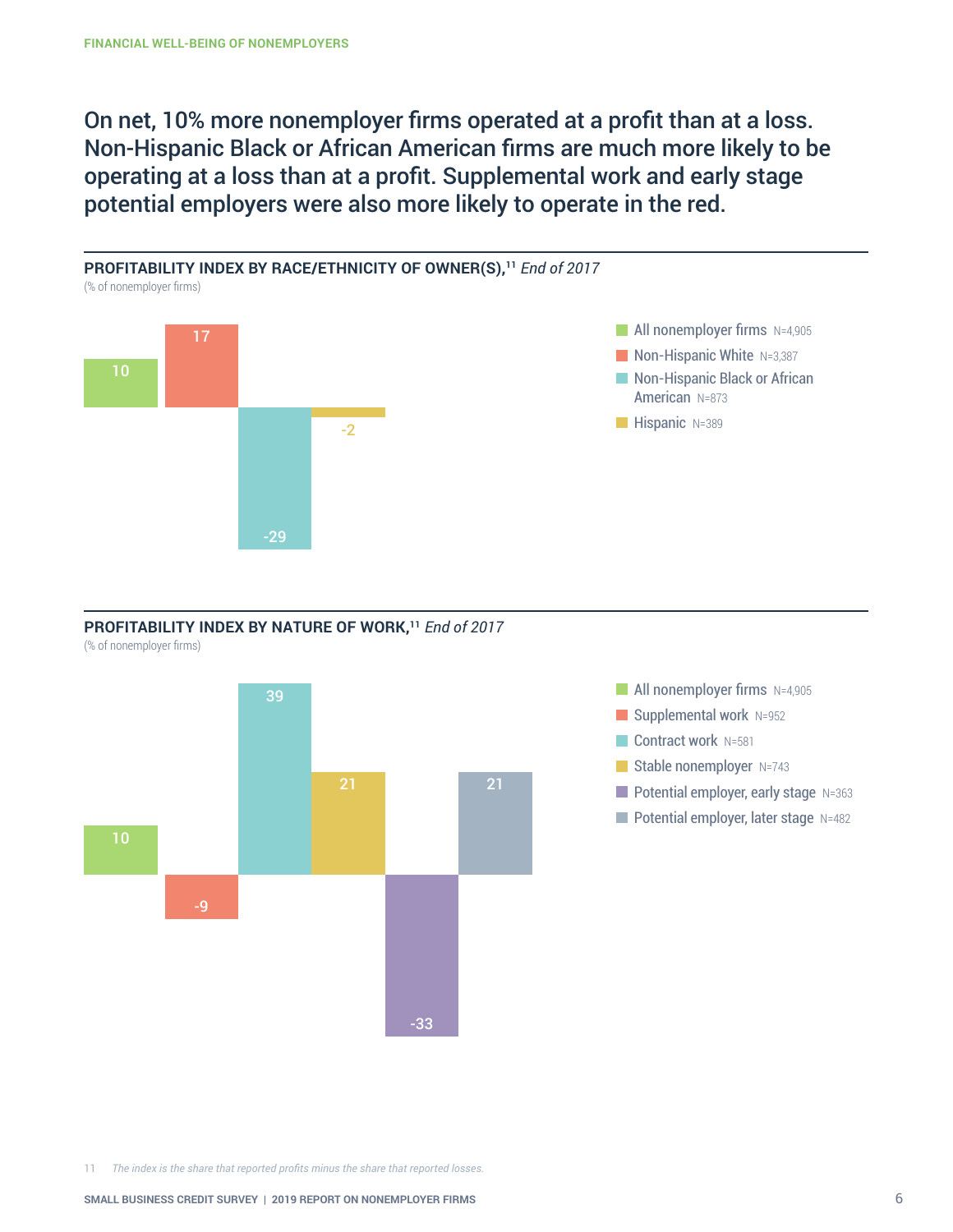### Nonemployers' profitability challenges are partly due to increased input costs, which most firms do not pass on in the form of increased prices to their customers.



### **INCREASED PRICES CHARGED BY NATURE OF WORK,** *Prior 12 Months*<sup>12</sup>

(% of nonemployer firms)



12 *Approximately the second half of 2017 through the second half of 2018.*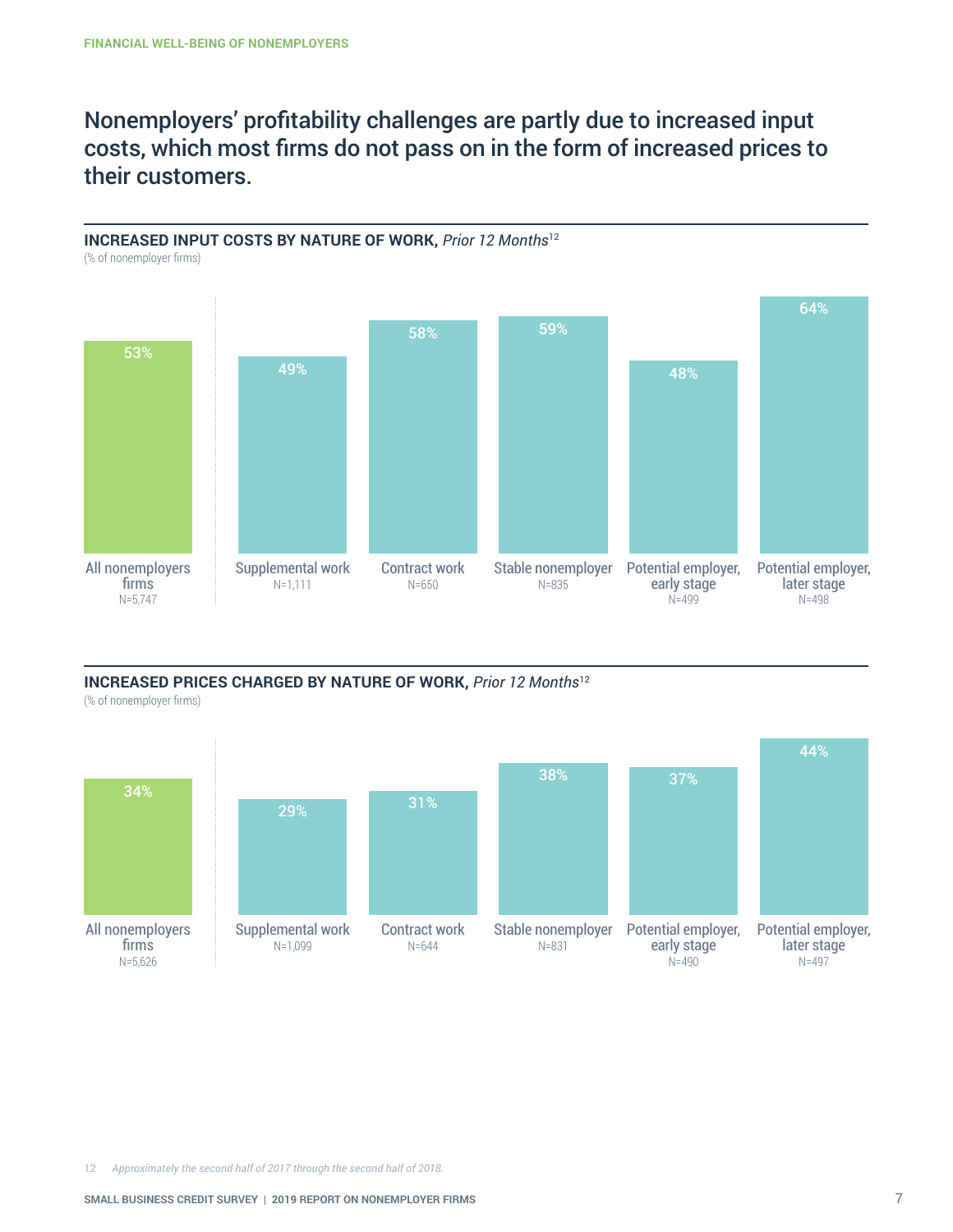Financial challenges are common among nonemployers but highest among Non-Hispanic Black or African American and Hispanic-owned firms and potential employers (early and later stage).

**PREVALENCE OF FINANCIAL CHALLENGES BY RACE/ETHNICITY OF OWNER(S),** *Prior 12 Months*<sup>13</sup> (% of nonemployer firms)



**PREVALENCE OF FINANCIAL CHALLENGES BY NATURE OF WORK,** *Prior 12 Months*<sup>13</sup>





13 *Approximately the second half of 2017 through the second half of 2018.*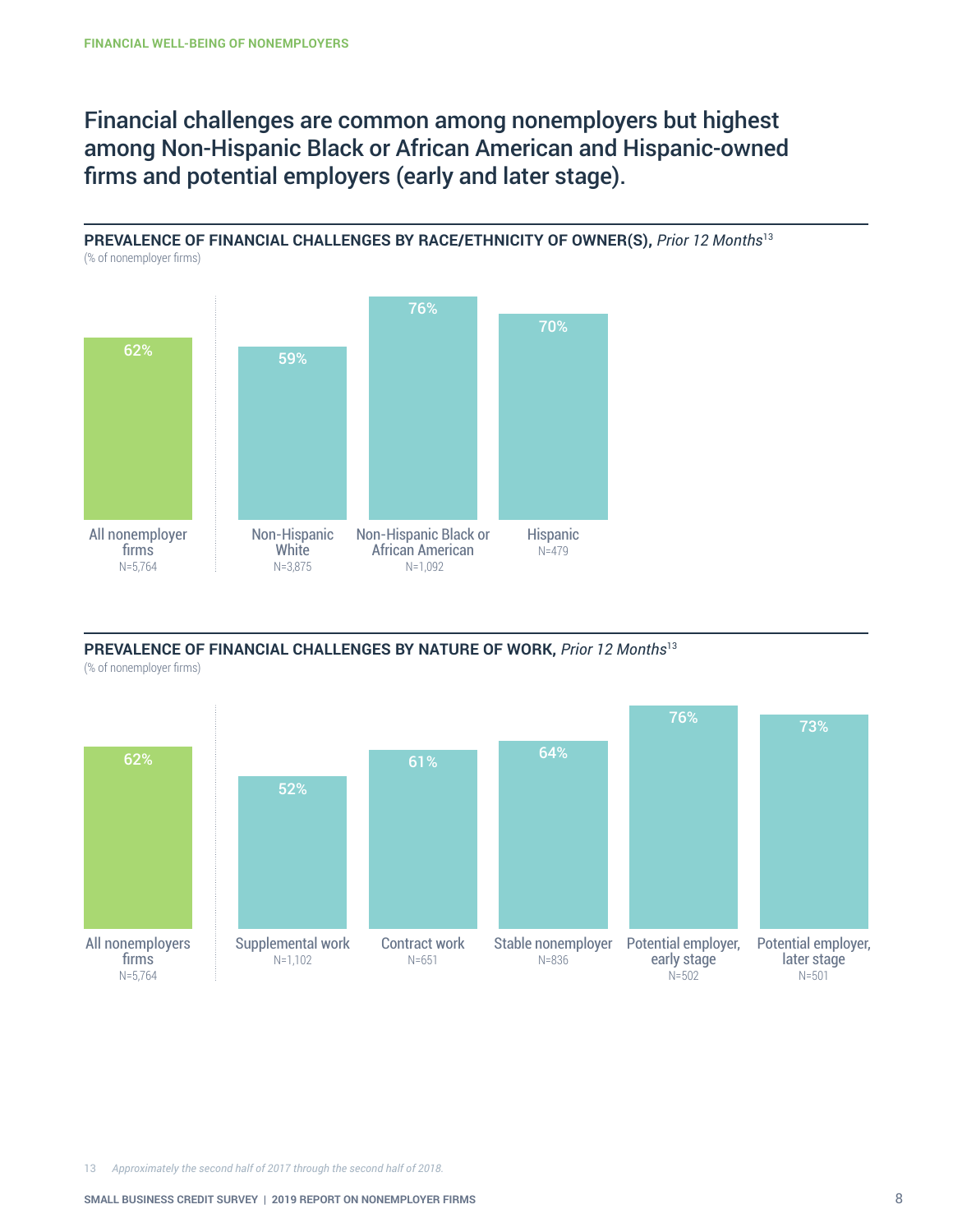### Although more than half of nonemployers report low credit risk, early stage potential employers and Non-Hispanic Black or African American and Hispanic-owned firms are more likely to report being higher risk.



### **CREDIT RISK BY NATURE OF WORK14**

(% of nonemployer firms)





14 Self-reported business credit score or personal credit score, depending on which is used. If the firm uses both, the higher risk rating is used. 'Low credit risk' is a 80–100 business credit score or 720+ personal credit score. 'Medium credit risk' is a 50–79 business credit score or a 620–719 personal credit score. *'High credit risk' is a 1–49 business credit score or a <620 personal credit score.*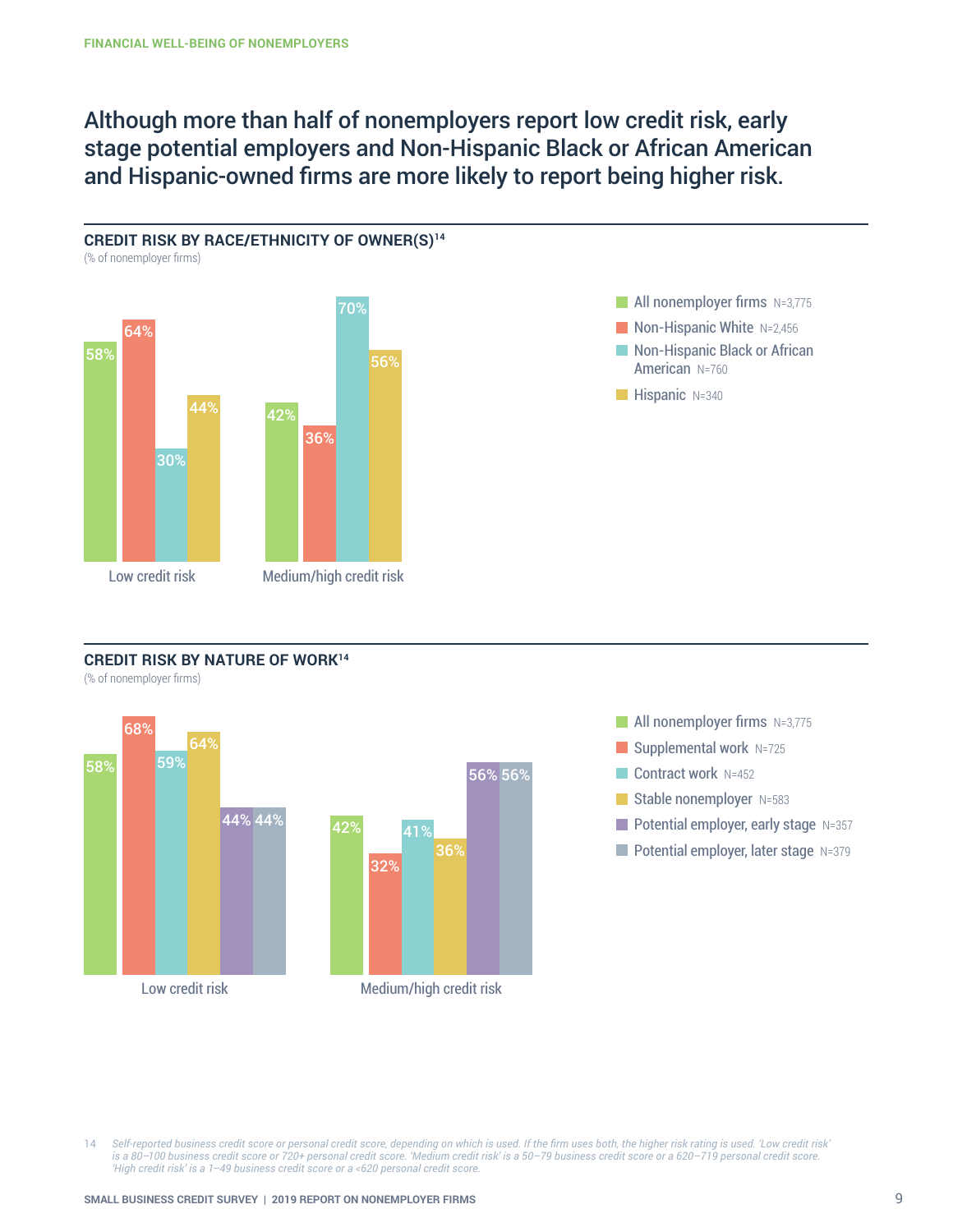# <span id="page-15-0"></span>**FINANCING AND DEBT**

### Half of nonemployer firms report having debt outstanding.



(% of nonemployer firms)



### 32% of nonemployers reported having no collateral with which to obtain financing, double the share of employer firms.



15 *Respondents could select multiple options. Select response options shown. See [Appendix](https://www.fedsmallbusiness.org/medialibrary/fedsmallbusiness/files/2019/sbcs-nonemployer-firms-appendix.xlsx) for more detail.*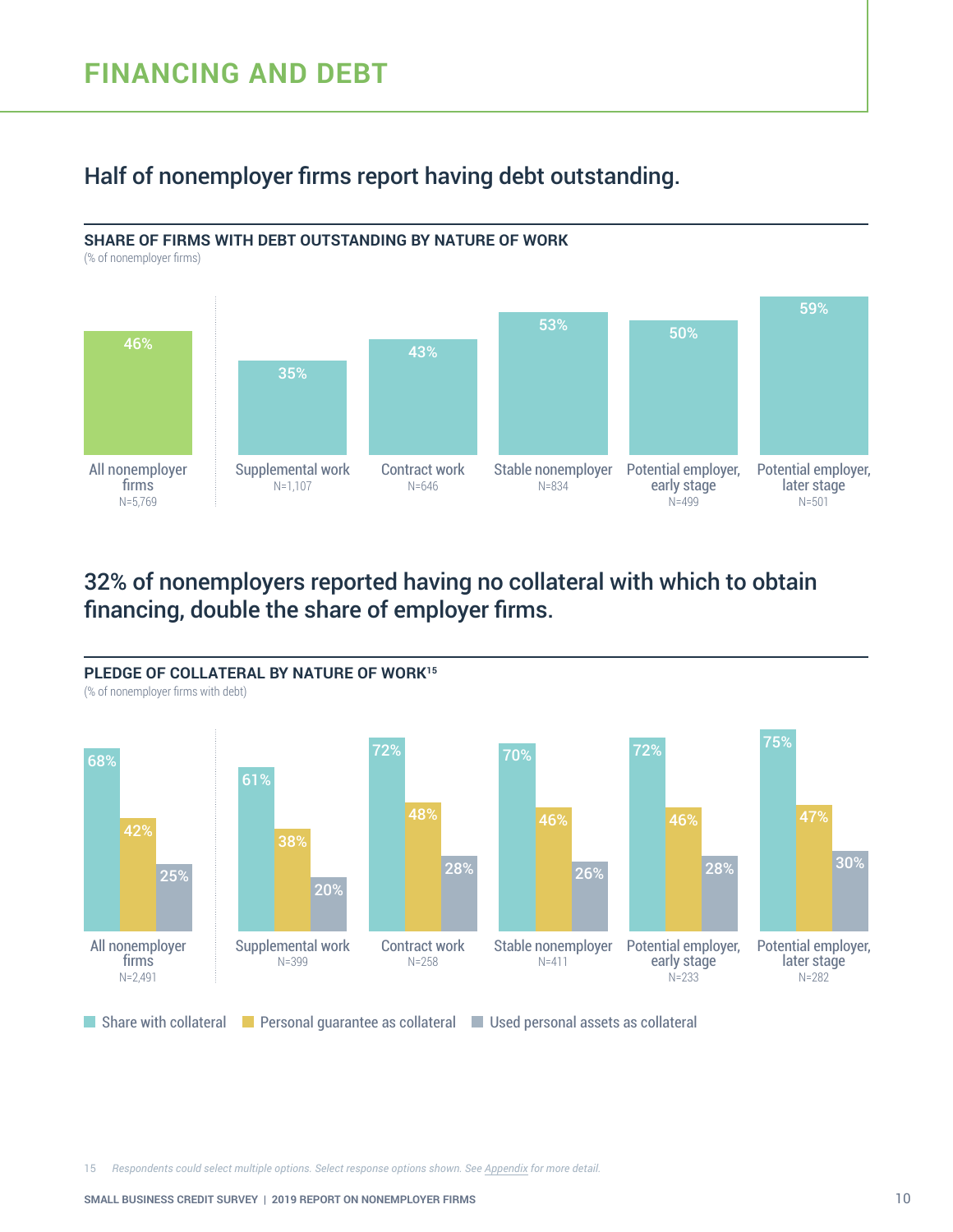# Less than half of nonemployers report their funding needs being met.



**FUNDING NEEDS AND OUTCOMES BY RACE/ETHNICITY OF OWNER(S)**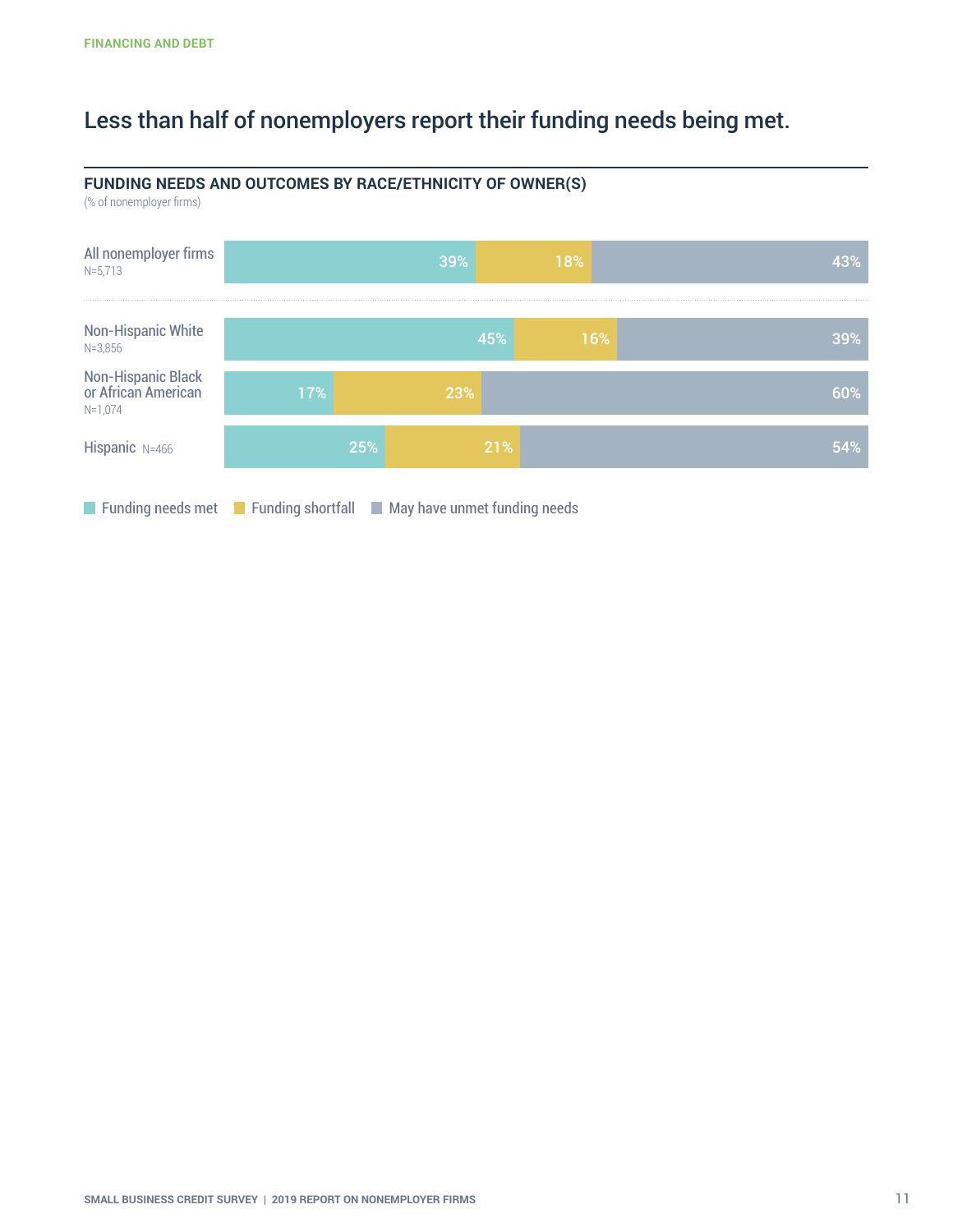### <span id="page-17-0"></span>71% of nonemployers want to expand their business.

### **PLANS FOR FUTURE FIRM SIZE BY NATURE OF WORK16**

(% of nonemployer firms)



Share with preference for reducing firm size  $\Box$  Share with plan to sell/close

### **REVENUE EXPECTATIONS INDEX BY NATURE OF WORK,17** *Next 12 Months*<sup>18</sup>

(% of nonemployer firms)



16 *Percentages may not sum to 100 due to rounding.*

17 *The index is the share reporting increased revenues minus the share reporting decreased revenues.*

18 *Approximately the second half of 2018 through the second half of 2019.*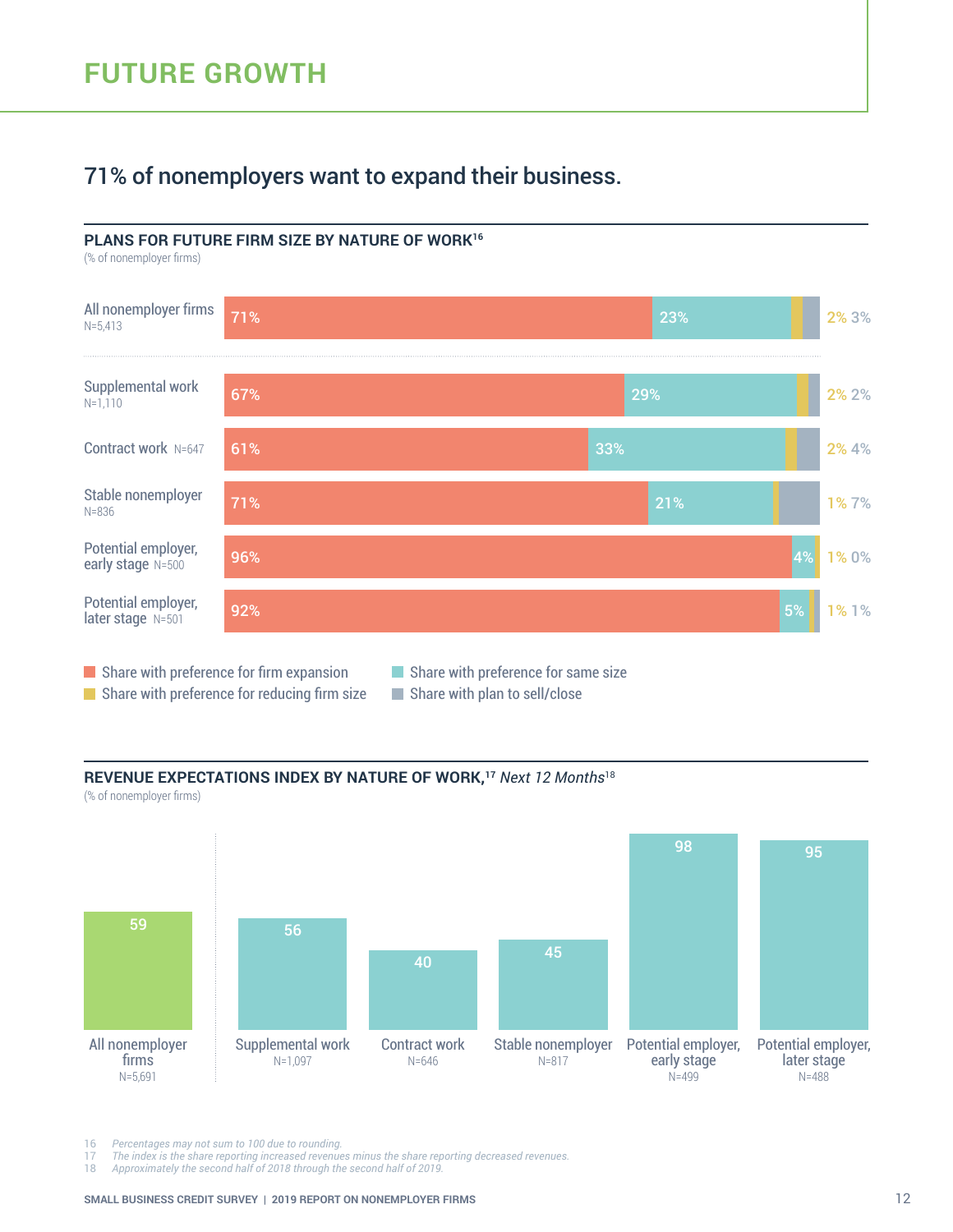### However, growth ambitions do not necessarily translate into increased revenues.



### Demand for financing is relatively weak among nonemployers, with 26% applying, in spite of persistent funding gaps. Most nonemployer applicants are seeking funds for expansion.



**SHARE THAT APPLIED FOR FINANCING BY RACE AND ETHNICITY OF OWNER(S),** *Prior 12 Months*<sup>20</sup>

19 *The index is the share reporting increased revenues minus the share reporting decreased revenues.*

20 *Approximately the second half of 2017 through the second half of 2018.*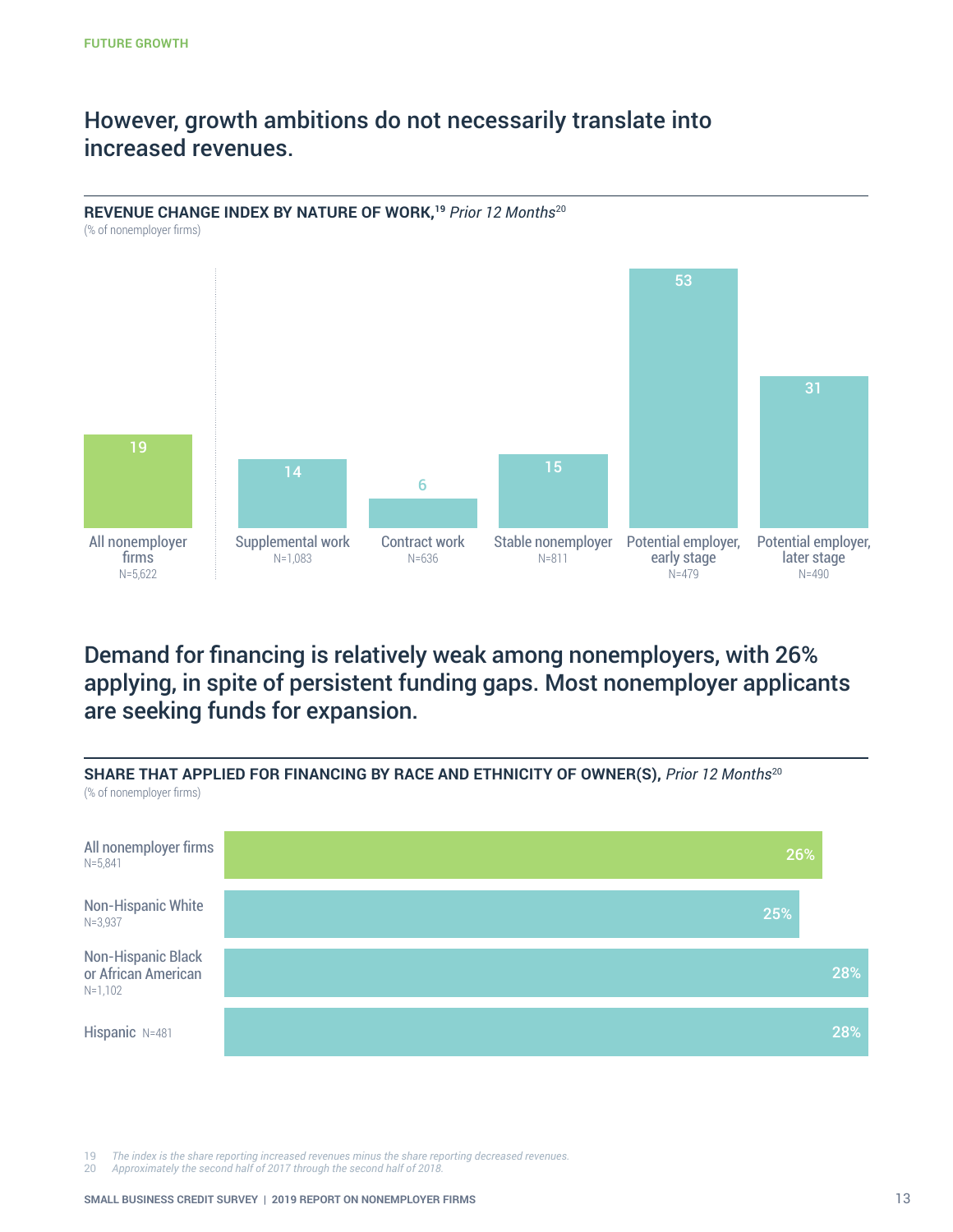

### REASONS FOR APPLYING BY RACE AND ETHNICITY OF OWNER(S)<sup>21</sup>

(% of nonemployer applicants)

### Funding gaps are common and are largest among Non-Hispanic Black or African American and Hispanic-owned firms.



21 *Respondents could select multiple options.*

Percentages may not sum to 100 due to rounding.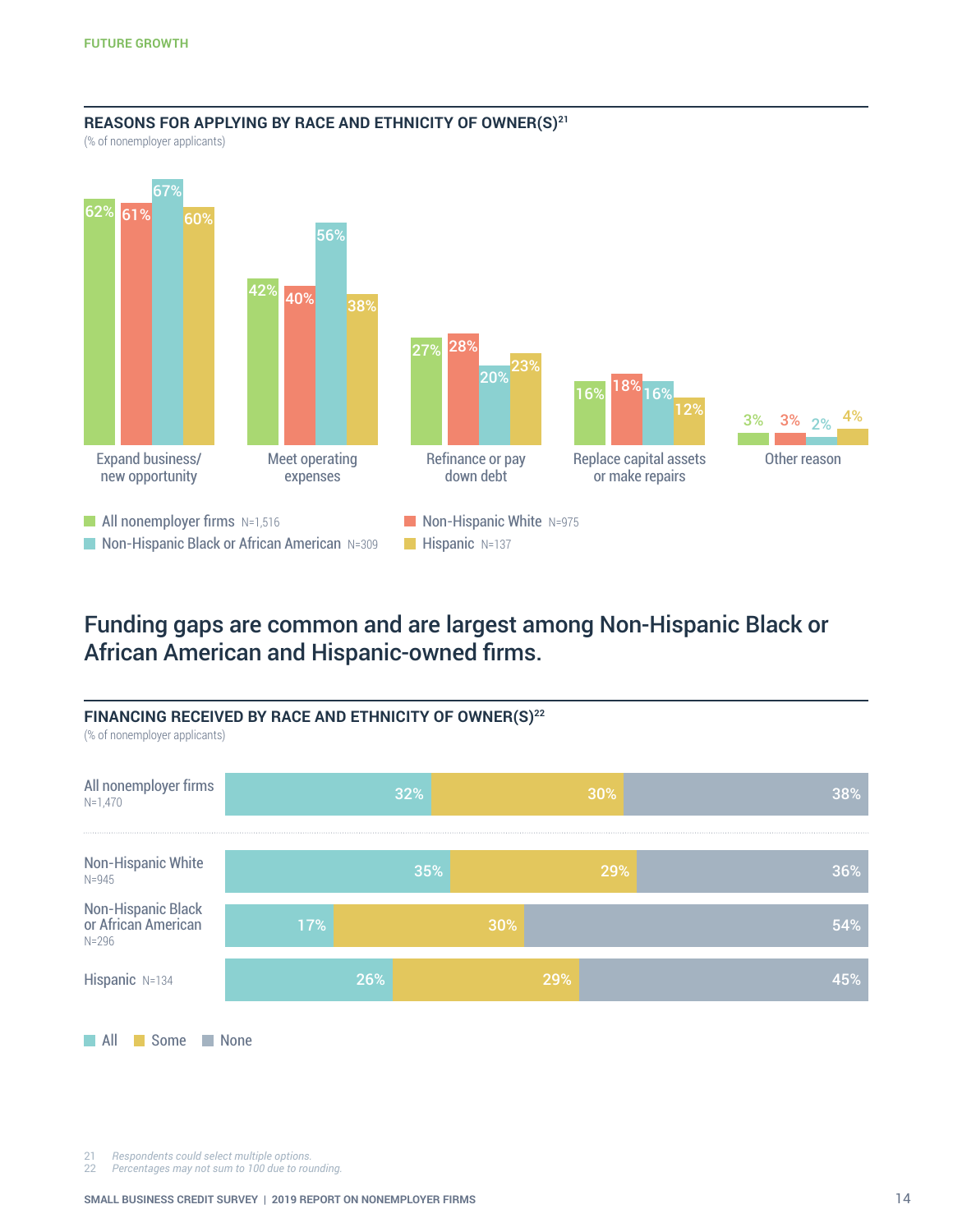### 36% of all nonemployer firms are either debt averse or discouraged; therefore, they did not apply for financing in the prior 12 months.



(% of nonemployer firms)



23 This chart uses all nonemployer firms as the denominator, rather than nonemployer nonapplicant firms. Therefore, these percentages

*are not directly comparable to the percentages shown in the Report on Employer Firms or in the [Appendix](https://www.fedsmallbusiness.org/medialibrary/fedsmallbusiness/files/2019/sbcs-nonemployer-firms-appendix.xlsx).*

24 *Select response options shown.*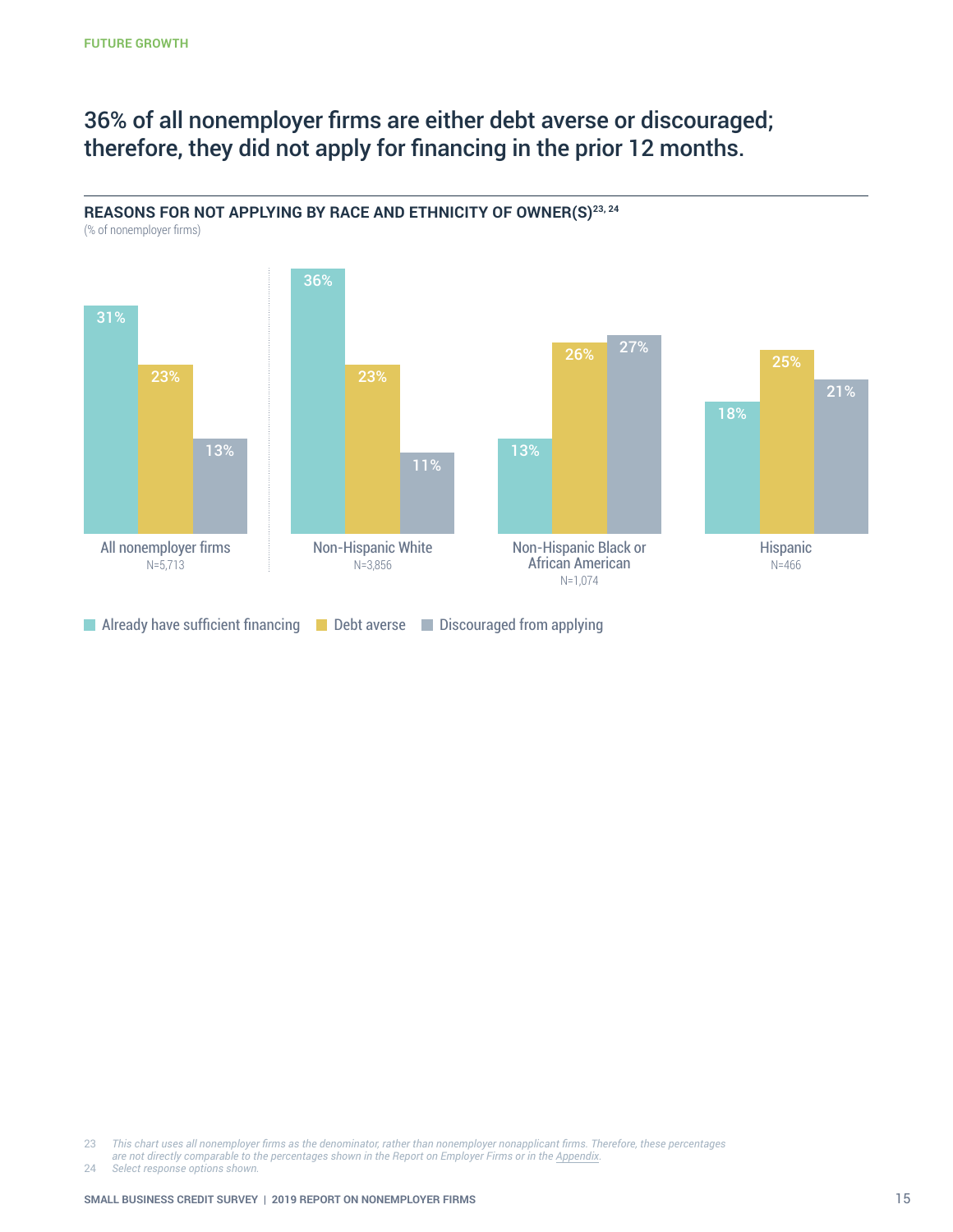### <span id="page-21-0"></span>DATA COLLECTION

The Small Business Credit Survey (SBCS) uses a convenience sample of establishments. Businesses are contacted by email through a diverse set of organizations that serve the small business community.<sup>25</sup> Previous SBCS participants and small businesses on publicly available email lists<sup>26</sup> are also contacted directly by the Federal Reserve Banks. The survey instrument is an online questionnaire that typically takes 6 to 12 minutes to complete, depending upon the intensity of a firm's search for financing. The questionnaire uses question branching and flows based upon responses to survey questions. For example, financing applicants receive a different line of questioning than nonapplicants. Therefore, the number of observations for each question varies by how many firms receive and complete a particular question.

#### WEIGHTING

A sample for the SBCS is not selected randomly; thus, the SBCS may be subject to biases not present with surveys that do select firms randomly. For example, there are likely firms not on our contact lists, and this may lead to a noncoverage bias. To control for potential biases, the sample data are weighted so the weighted distribution of firms in the SBCS matches the distribution of the nonemployer firm population in the United States by age, industry, geographic location (urban or rural location), gender of owner(s), and race or ethnicity of owner(s).

We first limit the sample in each year to only nonemployer firms. We then post-stratify respondents by their firm characteristics. Using a statistical technique known as "raking," we compare the share of businesses in each category of each stratum (for example, within the industry stratum,<sup>27</sup> the share of firms in the sample that are manufacturers) to the share of nonemployer businesses in the nation that are in that category. As a result, underrepresented firms are up weighted, and overrepresented businesses are down weighted. We iterate this process several times for each stratum in order to derive a sample weight for each respondent. This weighting methodology was developed in collaboration with the National Opinion Research Center (NORC) at the University of Chicago. The data used for weighting come from data collected by the U.S. Census Bureau.28

### RACE/ETHNICITY AND GENDER IMPUTATION

Sixteen percent of respondents completed the survey, but did not provide information on the gender, race, and/or the ethnicity of their business' owner(s). This information is needed to correct for differences between the sample and the population data. To avoid dropping these observations, a series of statistical models is used to attempt to impute the missing data. When the models are able to predict with an average accuracy of 80 percent in out-of-sample tests,<sup>29</sup> the predicted values from the models are used

for the missing data. When the model is less certain, those data are not imputed, and the responses are dropped. After data are imputed, descriptive statistics of key survey questions with and without imputed data are compared to ensure stability of estimates. In the final sample of nonemployers, 10 percent of observations have imputed values for the gender, race, or ethnicity of a firm's ownership.

To impute for owners' race and ethnicity, a series of logistic regression models is used that incorporates a variety of firm characteristics, as well as demographic information on the business owner's zip code. First, a logistic regression model is used to predict if business owners are members of a minority group. Next, for firms classified as minorityowned,30 a logistic probability model is used to predict if business owners are of Hispanic ethnicity. Finally, the race for the business owner is imputed separately for Hispanic and non-Hispanic firms using a multinomial logistic probability model.

A similar process is used to impute the gender of a business' owner. First, a logistic model is used to predict if a business is owned by a man. Then, for firms not classified as men-owned or equally owned, another model is used to predict if a business is owned by a woman.

```
25 For more information on partnerships, please visit www.fedsmallbusiness.org/partnership.
```
<sup>26</sup> *System for Award Management (SAM) Entity Management Extracts Public Data Package; Small Business Administration (SBA) Dynamic Small Business Search*  (DSBS); state-maintained lists of certified disadvantaged business enterprises (DBEs); state and local government Procurement Vendor Lists, including minority and women-owned business enterprises (MWBEs); state and local government maintained lists of small or disadvantaged small businesses; and a list of veteran*owned small businesses maintained by the Department of Veterans Affairs.*

<sup>27</sup> Age strata are 0-2 years, 3-4 years, 5-12 years, and 13+ years. Industry strata are non-manufacturing goods production and associated services, manufacturing, retail, leisure and hospitality, finance and insurance, healthcare and education, professional services and real estate, and business support and consumer services. Race/ethnicity strata are non-Hispanic white, non-Hispanic black or African American, non-Hispanic Asian, non-Hispanic Native American, and Hispanic. Gender

strata are men-owned or equally owned and women-owned. See <u>[Appendix](https://www.fedsmallbusiness.org/medialibrary/fedsmallbusiness/files/2019/sbcs-nonemployer-firms-appendix.xlsx)</u> for industry definitions and urban and rural definitions.<br>28 Data on industry and urban/rural location come from the U.S. Census Bureau's 2016 Nonemploy Services are used to classify a business's zip code as urban or rural. Data on firm age come from the U.S. Census Bureau's 2012 Survey of Business Owners. Data on the race, ethnicity, and gender of business owners are derived from the U.S. Census Bureau's 2017 1-Year American Community Survey.

<sup>29</sup> Out-of-sample tests are used to develop thresholds for imputing the missing information. To test each model's performance, half of the sample of non-missing data is randomly assigned as the test group, while the other half is used to develop coefficients for the model. The actual data from the test group is then compared with what the model predicts for the test group. On average, prediction probabilities that are associated with an accuracy of around 80 percent are used, although this *varies slightly depending on the number of observations that are being imputed.*

<sup>30</sup> For some firms that were originally missing data on the race/ethnicity of their ownership, this information was gathered from public databases or past SBCS surveys.